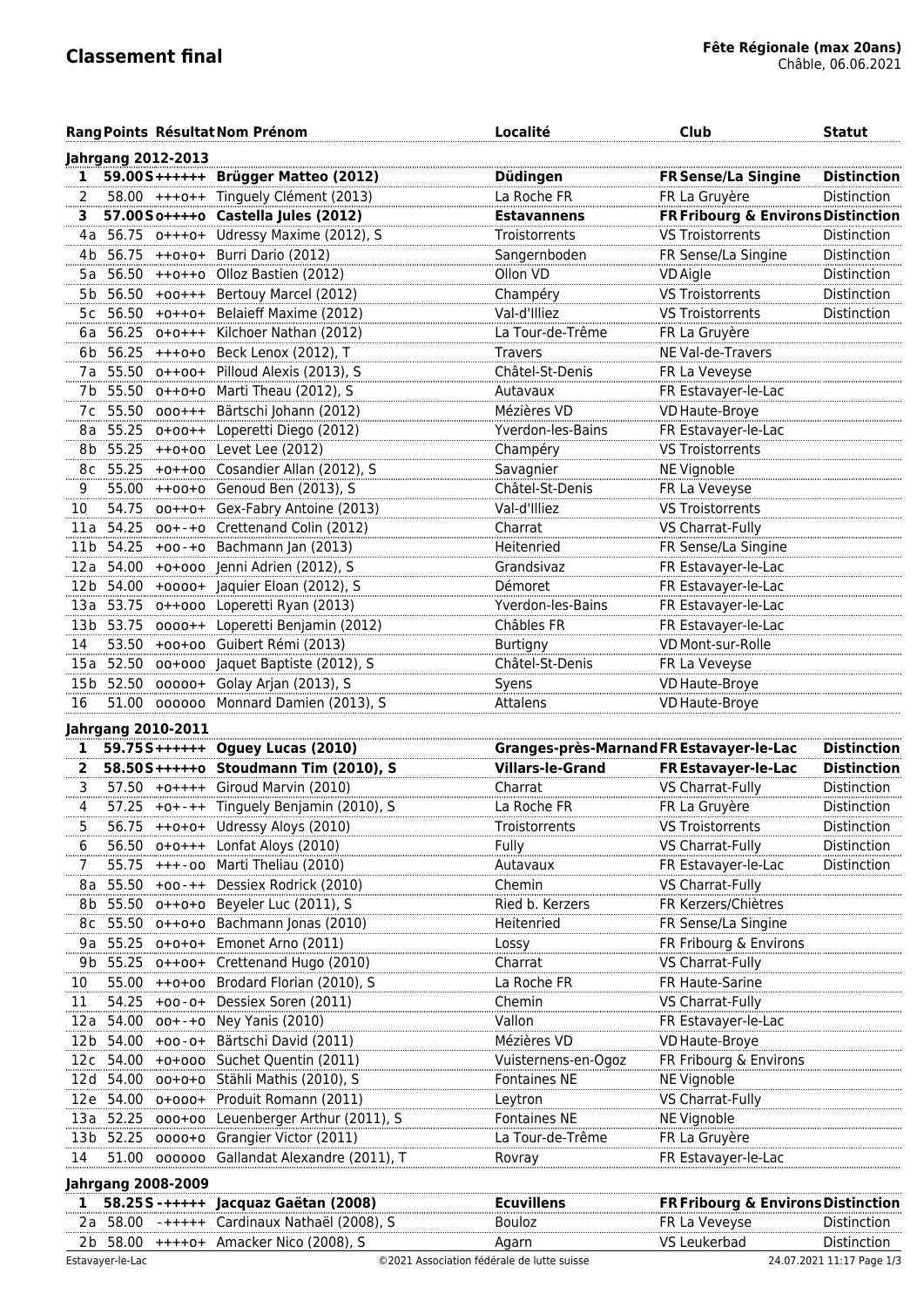|                 |                   |                           | Rang Points Résultat Nom Prénom                                    | Localité                                     | <b>Club</b>                        | <b>Statut</b>              |
|-----------------|-------------------|---------------------------|--------------------------------------------------------------------|----------------------------------------------|------------------------------------|----------------------------|
|                 |                   |                           | 57.00S+++0+0 Ayer Antoine (2008), S                                | Le Crêt-près-Semsales FR La Veveyse          |                                    | <b>Distinction</b>         |
| 4 a             |                   |                           | 56.50 ++00++ Tissot Arnaud (2008), S                               | Boudry                                       | NE Val-de-Travers                  | Distinction                |
|                 |                   |                           | 4b 56.50 +0+0++ Marti Thierry (2009)                               | Autavaux                                     | FR Estavayer-le-Lac                | Distinction                |
|                 |                   |                           | 4c 56.50 +0+++0 Knieling Jonas (2008)                              | La Tzoumaz                                   | VS Charrat-Fully                   | Distinction                |
|                 |                   |                           | 4d 56.50 ++0++0 Crausaz Alexis (2009), S                           | Lussy FR                                     | FR Cottens                         | Distinction                |
|                 |                   |                           | 4e 56.50 o+o+++ Boschung Levin (2008), S                           | Oberschrot                                   | FR Sense/La Singine                | Distinction                |
|                 |                   |                           | 5a 56.25 +0+0++ Schwab Fabio (2008), S                             | Jeuss                                        | FR Kerzers/Chiètres                | Distinction                |
|                 |                   |                           | 5b 56.25 o++o++ Olloz Alexandre (2008), S                          | Ollon VD                                     | <b>VD</b> Aigle                    | Distinction                |
| 6               |                   |                           | 56.00 ++0+0+ Suchet Maxime (2009), S                               | Grandvillard                                 | FR Fribourg & Environs             |                            |
| 7               |                   |                           | 55.50 oo+++o Trachsel Adrien (2008), S                             | <b>Travers</b>                               | NE Val-de-Travers                  |                            |
|                 |                   |                           | 8a 55.25 +0++00 Pharisa Samuel (2009)                              | Estavannens                                  | FR La Gruyère                      |                            |
|                 |                   |                           | 8b 55.25 +0+00+ Jolliet Guillaume (2008), S                        | Aigle                                        | <b>VD</b> Aigle                    |                            |
|                 |                   |                           | 8c 55.25 o+++oo Giroud Nathan (2008), T                            | Charrat                                      | VS Charrat-Fully                   |                            |
|                 |                   |                           | 9a 55.00 o++oo+ Wyssen Luca (2008), S                              | Susten                                       | VS Leukerbad                       |                            |
|                 |                   |                           | 9b 55.00 +++000 Tissot Maxence (2008), S                           | Boudry                                       | NE Val-de-Travers                  |                            |
|                 |                   |                           | 9c 55.00 o+o+o+ Schneiter Dominik (2008)                           | Alterswil FR                                 | FR Sense/La Singine                |                            |
|                 |                   |                           | 9d 55.00 +00+0+ Brodard François (2008), S                         | Zénauva                                      | FR Haute-Sarine                    |                            |
| 10              |                   |                           | 54.75 o+o+o+ Robert Kenny (2009)                                   | Brot-Plamboz                                 | NE Val-de-Travers                  |                            |
| 11              |                   |                           | 54.25 0+0-+0 Buchs Yanick (2009), S                                | Im Fang                                      | FR La Gruyère                      |                            |
| 12 a            |                   |                           | 54.00 +-000+ Wittwer Len (2009), S                                 | Galmiz                                       | FR Kerzers/Chiètres                |                            |
|                 |                   |                           | 12b 54.00 +-0+00 Stritt Beni (2009)                                | Alterswil FR                                 | FR Sense/La Singine                |                            |
|                 |                   |                           | 12c 54.00 00+0+0 Rigolet Fabien (2008), S                          | Treyvaux                                     | FR Haute-Sarine                    |                            |
| 13              | 53.75             |                           | oo+-+o Fontolliet Eliott (2009)                                    | Burtigny                                     | VD Mont-sur-Rolle                  |                            |
| 14              |                   |                           | 53.50 +000+0 Moret Nicolas (2008), S                               | Vuadens                                      | FR La Gruyère                      |                            |
| 15              |                   |                           | 53.25 00+00+ Castella Martin (2009), S                             | Estavannens                                  | FR Fribourg & Environs             |                            |
| 16              |                   |                           | 53.00 o-oo+o Bongard Timéo (2009)                                  | Murist                                       | FR Estavayer-le-Lac                |                            |
| 17              |                   |                           | 52.75 o-o+oo Monnard Dylan (2009), S                               | Attalens                                     | VD Haute-Broye                     |                            |
| 18              |                   |                           | 52.50 00+000 Hoffmann Emilien (2008), S                            | Les Vieux-Prés                               | NE Vignoble                        |                            |
| 19 a            |                   |                           | 52.25 00000+ Pellaton Valentino (2009)                             | Brot-Plamboz                                 | NE Val-de-Travers                  |                            |
| 19 <sub>b</sub> |                   |                           | 52.25 0000+0 Bühler Denis (2009), S                                | Yens                                         | VD Mont-sur-Rolle                  |                            |
| 20              | 51.00             |                           | 000000 Bapst Olivier (2008)                                        | Plaffeien                                    | FR Sense/La Singine                |                            |
| 21              | $19.50 + +$       |                           | Loperetti Josias (2009), S                                         | Châbles                                      | FR Estavayer-le-Lac                | Accident                   |
|                 |                   | <b>Jahrgang 2006-2007</b> |                                                                    |                                              |                                    |                            |
| 1               |                   |                           | 59.75S++++++ Fontaine Anthony (2006), T                            | Charrat                                      | <b>VS Charrat-Fully</b>            | <b>Distinction</b>         |
|                 |                   |                           | 57.25So++++o Suchet Yannick (2007), S                              | Grandvillard                                 | FR Fribourg & Environs Distinction |                            |
|                 |                   |                           | 3a 57.00 - + + - + + Tissot Joffrey (2006), S                      | Boudry                                       | NE Val-de-Travers                  | Distinction                |
|                 | 3b 57.00          |                           | +++- o+ Jacquaz Fabien (2006), S                                   | Ecuvillens                                   | FR Fribourg & Environs             | Distinction                |
|                 | 56.50             |                           | +0++-+ Fankhauser Tom (2006), S                                    |                                              | FR Kerzers/Chiètres                |                            |
| 4               |                   |                           |                                                                    | Villarepos                                   |                                    | Distinction                |
| 5               | 56.25             |                           | 0++0++ Gentizon Alexandre (2006)                                   | Les Monts-de-Corsier<br>Essertines-sur-Rolle | FR La Veveyse<br>VD Mont-sur-Rolle | Distinction<br>Distinction |
| 6               | 55.75<br>55.50    |                           | -++o-+ Grosjean Samuel (2006), S<br>-+00++ Zbinden Roman (2007), S | Rechthalten                                  | FR Sense/La Singine                | Distinction                |
| 7               | 55.25             |                           | -+0++0 Rossier Rayan (2007), S                                     | Prez-vers-Noréaz                             | FR La Gruyère                      |                            |
| 8 a<br>8b       | 55.25             |                           | +-0+0+ Pellet Leon (2007)                                          | Oberschrot                                   | FR Sense/La Singine                |                            |
|                 |                   |                           | 55.25 o+++oo Bächler Gregor (2007)                                 | Rechthalten                                  | FR Sense/La Singine                |                            |
| 8 c             |                   |                           | 55.00 ++00+0 Grandgirard Nathan (2007)                             |                                              |                                    |                            |
| 9 a             |                   |                           |                                                                    | Cugy FR<br>Murist                            | FR Estavayer-le-Lac                |                            |
|                 | 9b 55.00<br>54.50 |                           | 00++0+ Dedelley Lino (2007)                                        | Châtel-St-Denis                              | FR Estavayer-le-Lac                |                            |
| 10              |                   |                           | +-00+0 Genoud Robin (2007), S                                      |                                              | FR La Veveyse                      |                            |
| 11 a            | 54.00             |                           | 00+0+0 Torche Louis (2007), S                                      | Les Vieux-Prés                               | NE Vignoble                        |                            |
| 11 b            | 54.00             |                           | +0000+ Sonnay Jean-Baptiste (2007), S                              | Grattavache                                  | FR La Veveyse                      |                            |
| 11 c            | 54.00             |                           | +00+00 Carron Léandre (2006), T                                    | Fully                                        | VS Charrat-Fully                   |                            |
| 11d             | 54.00             |                           | 000+0+ Berthoud Alex (2006), S                                     | Châtel-St-Denis                              | FR La Veveyse                      |                            |
|                 | 12a 53.75         |                           | -o++oo Benninger Nico (2007), S                                    | Murten                                       | FR Kerzers/Chiètres                |                            |
|                 |                   |                           | 12b 53.75 000++0 Vuagniaux Nathan (2007), S                        | Les Posses-sur-Bex                           | VD Aigle                           |                            |
| 13              |                   |                           | 52.50 +00000 Tuscher Esteban (2007)<br>0000+0 Kapp Lilian (2007)   | <b>Bassins</b>                               | VD Mont-sur-Rolle                  |                            |
| 14              | 52.25             |                           |                                                                    | Avenches                                     | FR Estavayer-le-Lac                |                            |
| 15              | 51.00             |                           | 000000 Aeby Louis (2007)                                           | Estavayer-le-Lac                             | FR Estavayer-le-Lac                |                            |